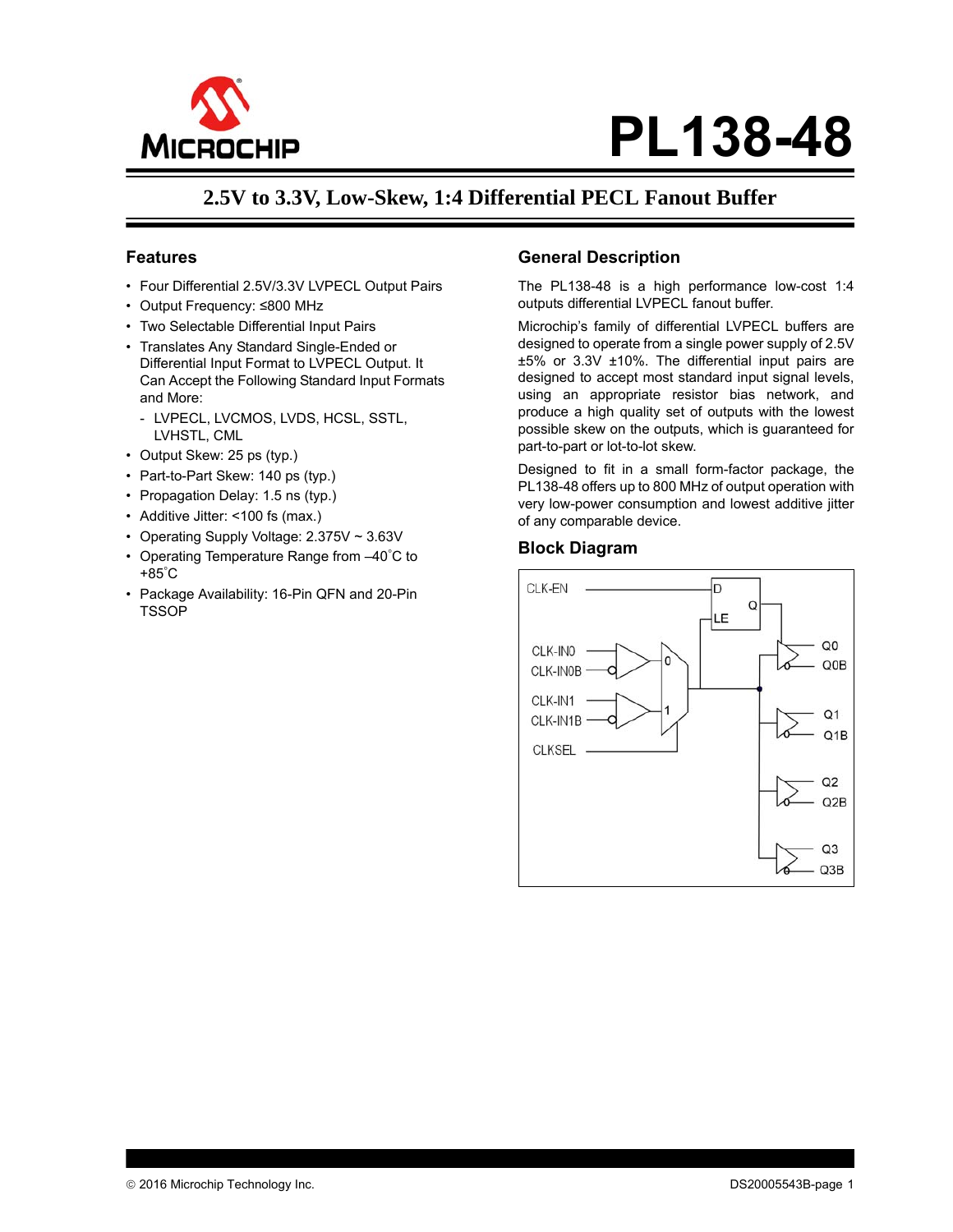## **1.0 ELECTRICAL CHARACTERISTICS**

#### **Absolute Maximum Ratings †**

**† Notice:** Stresses above those listed under "Absolute Maximum Ratings" may cause permanent damage to the device. This is a stress rating only and functional operation of the device at those or any other conditions above those indicated in the operational sections of this specification is not intended. Exposure to maximum rating conditions for extended periods may affect device reliability.

## **DC ELECTRICAL CHARACTERISTICS**

Specifications:  $V_{CC}$  = 3.3V;  $V_{EE}$  = 0V. Input and output parameters vary 1:1 with  $V_{CC}$  when  $V_{CC}$  varies ±10%.

| <b>Parameters</b>                                         | Symbol            | Min.  | Typ.  | Max.  | <b>Units</b> | <b>Conditions</b>  |
|-----------------------------------------------------------|-------------------|-------|-------|-------|--------------|--------------------|
|                                                           |                   | 2.215 | 2.320 | 2.420 |              | At $-40^{\circ}$ C |
| Output High Voltage, (Note 1)                             | $V_{OH}$          | 2.275 | 2.350 | 2.420 | V            | At $+25^{\circ}$ C |
|                                                           |                   | 2.275 | 2.350 | 2.420 |              | At $+85^{\circ}$ C |
|                                                           |                   | 1.470 | 1.610 | 1.745 |              | At $-40^{\circ}$ C |
| Output Voltage Low, (Note 1)                              | $V_{OL}$          | 1.490 | 1.585 | 1.680 | V            | At $+25^{\circ}$ C |
|                                                           |                   | 1.490 | 1.585 | 1.680 |              | At $+85^{\circ}$ C |
|                                                           |                   | 2.075 |       | 2.420 |              | At $-40^{\circ}$ C |
| Input High Voltage                                        | $V_{\text{IH}}$   | 2.135 |       | 2.420 | V            | At $+25^{\circ}$ C |
|                                                           |                   | 2.135 |       | 2.420 |              | At $+85^{\circ}$ C |
|                                                           |                   | 1.470 |       | 1.890 |              | At $-40^{\circ}$ C |
| Input Low Voltage                                         | $V_{IL}$          | 1.490 |       | 1.825 | V            | At $+25^{\circ}$ C |
|                                                           |                   | 1.490 |       | 1.825 |              | At $+85^{\circ}$ C |
|                                                           | $V_{BB}$          | 1.86  |       | 1.98  | V            | At $-40^{\circ}$ C |
| Output Voltage Reference,<br>(Note 2)                     |                   | 1.92  |       | 2.04  |              | At $+25^{\circ}$ C |
|                                                           |                   | 1.92  |       | 2.04  |              | At $+85^{\circ}$ C |
|                                                           |                   | 1.2   |       | 3.3   |              | At $-40^{\circ}$ C |
| Input High Voltage Common<br>Mode Range, (Note 3, Note 4) | $\rm V_{CMR}$     | 1.2   |       | 3.3   | $\vee$       | At $+25^{\circ}$ C |
|                                                           |                   | 1.2   |       | 3.3   |              | At $+85^{\circ}$ C |
|                                                           |                   |       |       | 75    |              | At $-40^{\circ}$ C |
| Input High Current, (Note 5)                              | ŀщ                |       |       | 75    | μA           | At $+25^{\circ}$ C |
|                                                           |                   |       |       | 75    |              | At $+85^{\circ}$ C |
|                                                           |                   | $-75$ |       |       |              | At $-40^{\circ}$ C |
| Input Low Current, (Note 5)                               | $I_{\parallel L}$ | $-75$ |       |       | μA           | At $+25^{\circ}$ C |
|                                                           |                   | $-75$ |       |       |              | At $+85^{\circ}$ C |

<span id="page-1-2"></span><span id="page-1-1"></span><span id="page-1-0"></span>**Note 1:** Outputs terminated with  $50\Omega$  to V<sub>CCO</sub>-2V.

**2:** Single-ended input operation is limited to VCC ≥ 3V in LVPECL mode.

**3:** Common mode voltage is defined as  $V_{\text{IH}}$ .

<span id="page-1-3"></span>4: For single-ended applications, the maximum input voltage for CLK-INx, CLK-INxB is V<sub>CC</sub>+0.3V.

<span id="page-1-4"></span>**5:** CLK-IN0, CLK-IN1; CLK-IN0B, CLK-IN1B.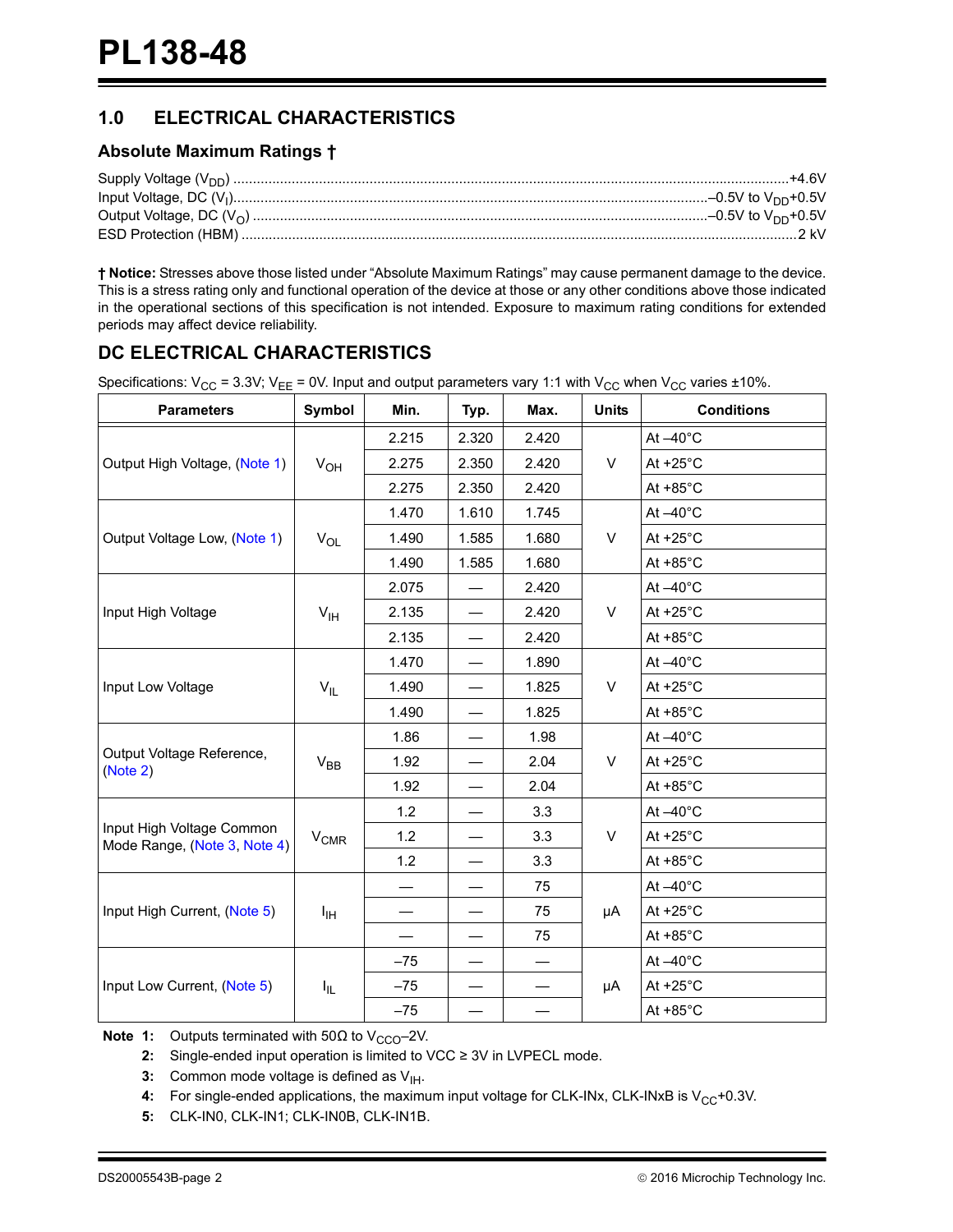## **DC ELECTRICAL CHARACTERISTICS**

| Specifications: $V_{CC}$ = 2.5V; $V_{EE}$ = 0V. Input and output parameters vary 1:1 with $V_{CC}$ when $V_{CC}$ varies ±5%. |  |  |  |
|------------------------------------------------------------------------------------------------------------------------------|--|--|--|
|                                                                                                                              |  |  |  |

| <b>Parameters</b>                                         | Symbol          | Min.  | Typ.  | Max.  | <b>Units</b> | <b>Conditions</b>  |
|-----------------------------------------------------------|-----------------|-------|-------|-------|--------------|--------------------|
|                                                           |                 | 1.415 | 1.520 | 1.620 |              | At $-40^{\circ}$ C |
| Output High Voltage, (Note 1)                             | $V_{OH}$        | 1.475 | 1.550 | 1.620 | V            | At $+25^{\circ}$ C |
|                                                           |                 | 1.475 | 1.550 | 1.620 |              | At $+85^{\circ}$ C |
|                                                           |                 | 0.670 | 0.810 | 0.945 |              | At $-40^{\circ}$ C |
| Output Voltage Low, (Note 1)                              | $V_{OL}$        | 0.690 | 0.785 | 0.880 | V            | At $+25^{\circ}$ C |
|                                                           |                 | 0.690 | 0.785 | 0.880 |              | At $+85^{\circ}$ C |
|                                                           |                 | 1.275 |       | 1.620 |              | At $-40^{\circ}$ C |
| Input High Voltage                                        | $V_{\text{IH}}$ | 1.335 |       | 1.620 | $\vee$       | At $+25^{\circ}$ C |
|                                                           |                 | 1.335 |       | 1.620 |              | At $+85^{\circ}$ C |
|                                                           | $V_{IL}$        | 0.670 |       | 1.090 | V            | At $-40^{\circ}$ C |
| Input Low Voltage                                         |                 | 0.690 |       | 1.025 |              | At $+25^{\circ}$ C |
|                                                           |                 | 0.690 |       | 1.025 |              | At $+85^{\circ}$ C |
|                                                           |                 | 1.2   |       | 2.5   |              | At $-40^{\circ}$ C |
| Input High Voltage Common<br>Mode Range, (Note 2, Note 3) | $V_{CMR}$       | 1.2   |       | 2.5   | V            | At $+25^{\circ}$ C |
|                                                           |                 | 1.2   |       | 2.5   |              | At $+85^{\circ}$ C |
|                                                           |                 |       |       | 60    |              | At $-40^{\circ}$ C |
| Input High Current, (Note 4)                              | Iн              |       |       | 60    | μA           | At $+25^{\circ}$ C |
|                                                           |                 | —     |       | 60    |              | At $+85^{\circ}$ C |
|                                                           |                 | $-60$ |       |       |              | At $-40^{\circ}$ C |
| Input Low Current, (Note 4)                               | I <sub>IL</sub> | $-60$ |       |       | μA           | At $+25^{\circ}$ C |
|                                                           |                 | $-60$ |       |       |              | At $+85^{\circ}$ C |

<span id="page-2-2"></span><span id="page-2-1"></span><span id="page-2-0"></span>**Note 1:** Outputs terminated with  $50\Omega$  to V<sub>CCO</sub>-2V.

**2:** Common mode voltage is defined as  $V_{\text{IH}}$ .

**3:** For single-ended applications, the maximum input voltage for CLK-INx, CLK-INxB is V<sub>CC</sub>+0.3V.

<span id="page-2-3"></span>**4:** CLK-IN0, CLK-IN1; CLK-IN0B, CLK-IN1B.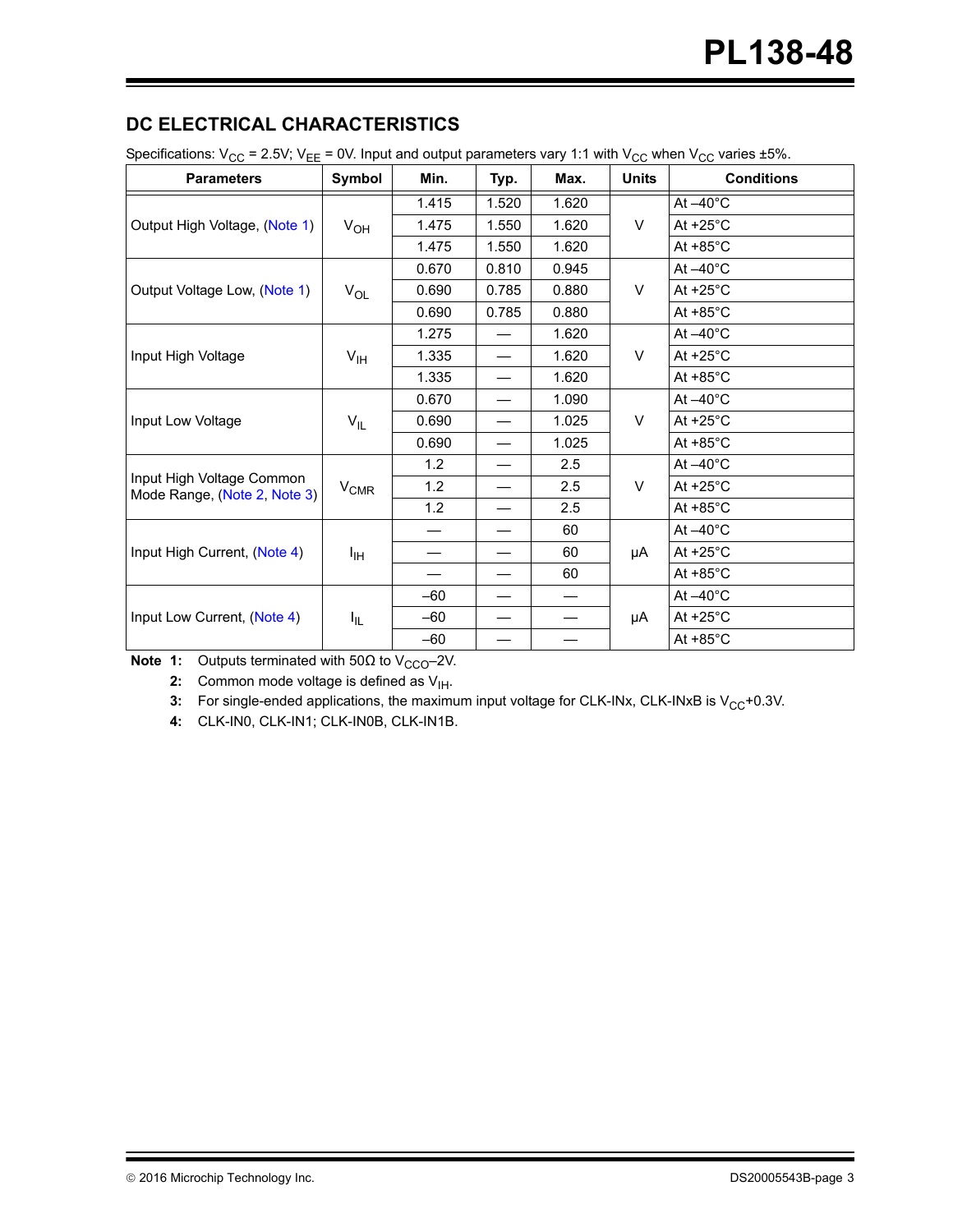## **AC ELECTRICAL CHARACTERISTICS**

 $V_{\text{CC}}$  = –3.8V to –2.375 or  $V_{\text{CC}}$  = 2.375V to 3.8V;  $V_{\text{EE}}$  = 0V; T<sub>A</sub> = –40°C to +85°C. All parameters are measured at  $f \leq 800$  MHz unless otherwise noted.

| <b>Parameters</b>                                          | Symbol                  | Min. | Typ. | Max. | <b>Units</b> | <b>Conditions</b>                                                        |
|------------------------------------------------------------|-------------------------|------|------|------|--------------|--------------------------------------------------------------------------|
| <b>Output Frequency</b>                                    | <sup>†</sup> MAX        |      |      | 800  | <b>MHz</b>   | At all temperatures                                                      |
|                                                            |                         | 600  | 680  | 750  |              | At $-40^{\circ}$ C                                                       |
| Propagation Delay, (Note 1)                                | t <sub>PD</sub>         | 650  | 725  | 790  | ps           | At $+25^{\circ}$ C                                                       |
|                                                            |                         | 690  | 790  | 890  |              | At $+85^{\circ}$ C                                                       |
| Output Skew, (Note 2, Note 4)                              | $t_{SK(\underline{O})}$ |      | 25   | 37   | ps           | At all temperatures                                                      |
| Part-to-Part Skew, (Note 3,<br>Note 4)                     | t <sub>SK(PP)</sub>     |      | 85   | 225  | ps           | At all temperatures                                                      |
| Buffer Additive Phase Jitter,<br><b>RMS</b>                | t <sub>APJ</sub>        |      |      | 0.10 | ps           | At all temperatures; refer to<br><b>Noise Characteristics</b><br>section |
| Peak-to-Peak Input Voltage<br>(Differential Configuration) | $V_{PP}$                | 150  | 800  | 1200 | mV           | At all temperatures                                                      |
|                                                            |                         | 470  | 800  | 950  |              | At $-40^{\circ}$ C                                                       |
| Peak-to-Peak Output Voltage                                | V <sub>SWING</sub>      | 600  | 800  | 930  | mV           | At $+25^{\circ}$ C                                                       |
|                                                            |                         | 600  | 800  | 930  |              | At $+85^{\circ}$ C                                                       |
| Output Rise/Fall Time                                      | $t_R/t_F$               | 200  |      | 550  | ps           | At all temperatures; 20% to<br>80% at full output swing.                 |

<span id="page-3-2"></span><span id="page-3-1"></span>**Note 1:** Measured from the differential input crossing point to the differential output crossing point.

**2:** Defined as skew between outputs at the same supply voltage and with equal load conditions. Measured at the output differential cross points.

<span id="page-3-3"></span>**3:** Defined as skew between outputs on different devices operating at the same supply voltages and with equal load conditions. Using the same type of inputs on each device, the outputs are measured at the differential cross points.

<span id="page-3-0"></span>**4:** This parameter is defined in accordance with JEDEC Standard 65.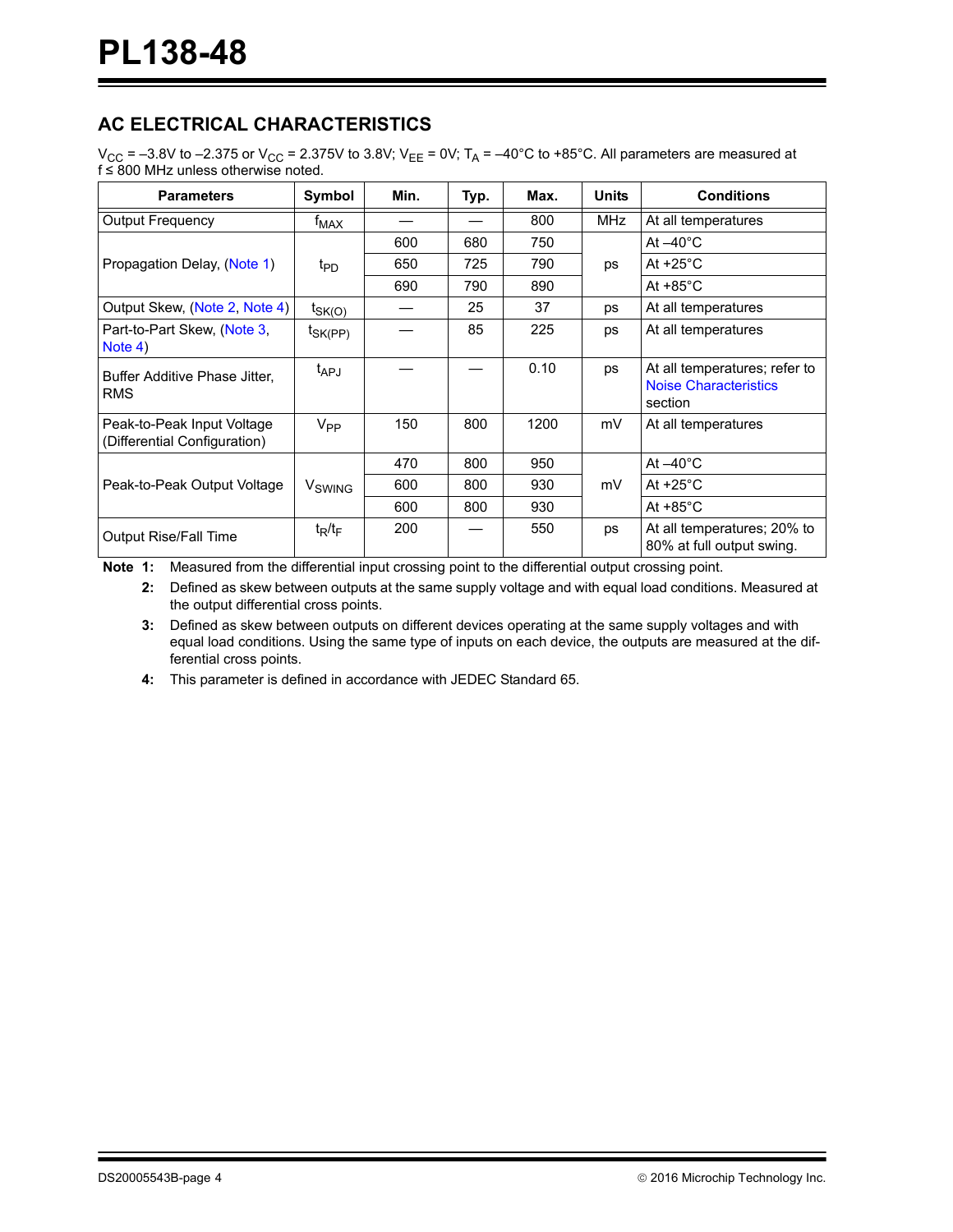## **TEMPERATURE SPECIFICATIONS [\(Note 1](#page-4-0))**

| <b>Parameters</b>                    | Sym. | Min.  | Typ. | Max.   | <b>Units</b> | <b>Conditions</b> |
|--------------------------------------|------|-------|------|--------|--------------|-------------------|
| <b>Temperature Ranges</b>            |      |       |      |        |              |                   |
| <b>Ambient Operating Temperature</b> | ١A   | $-40$ |      | $+85$  | °C           | Note 2            |
| Junction Temperature                 |      |       |      | $+110$ | °C           |                   |
| Storage Temperature Range            | ۰s   | $-65$ |      | $+150$ | °C           |                   |
| Soldering Temperature                |      |       |      | $+260$ | °C           | $10$ sec.         |

<span id="page-4-0"></span>**Note 1:** The maximum allowable power dissipation is a function of ambient temperature, the maximum allowable junction temperature, and the thermal resistance from junction to air (i.e.,  $T_A$ ,  $T_J$ ,  $\theta_{JA}$ ). Exceeding the maximum allowable power dissipation will cause the device operating junction temperature to exceed the maximum +125°C rating. Sustained junction temperatures above +125°C can impact the device reliability.

<span id="page-4-1"></span>**2:** Operating temperature is guaranteed by design for all parts (commercial and industrial), but tested for commercial grade only.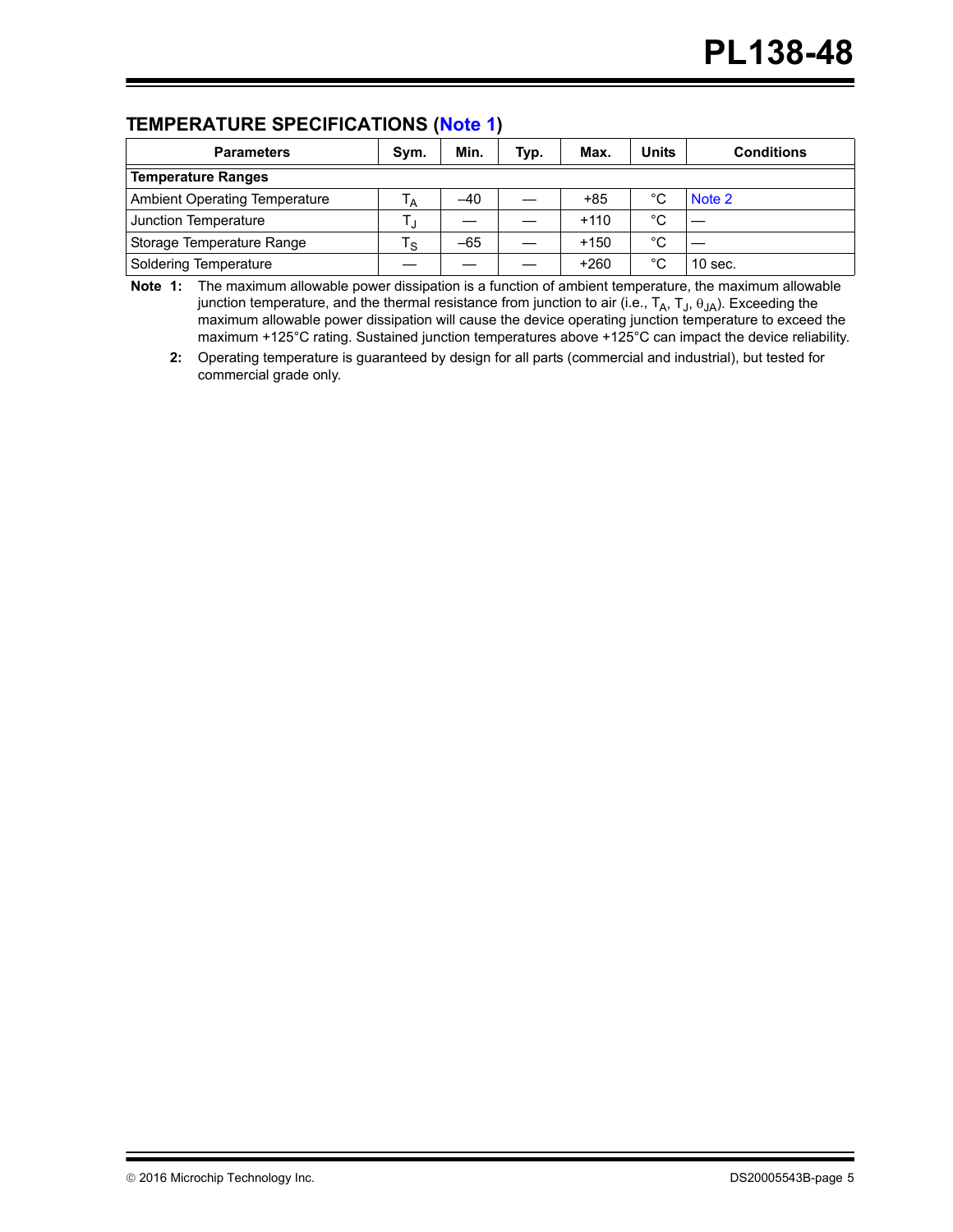## **2.0 PIN DESCRIPTIONS**







The descriptions of the pins are listed in [Table 2-1.](#page-5-0)

<span id="page-5-0"></span>

| <b>Pin Number</b><br>QFN-16 | <b>Pin Number</b><br><b>TSSOP-20</b> | <b>Pin Name</b> | <b>Type</b> | <b>Description</b>                                                                                                                                                                                                           |
|-----------------------------|--------------------------------------|-----------------|-------------|------------------------------------------------------------------------------------------------------------------------------------------------------------------------------------------------------------------------------|
| 4                           |                                      | $V_{EE}$        | P           | Power supply pin connection.                                                                                                                                                                                                 |
| 16                          | 2                                    | CLK-EN          |             | Synchronizing clock enable.<br>When HIGH, clock outputs follow clock input. When LOW, Q<br>outputs are forced low, QB outputs are forced high.<br>LVTTL/LVCMOS interface levels.<br>50 k $\Omega$ internal pull-up resistor. |
|                             | 3                                    | CLK-SEL         |             | Clock select input. When HIGH, selects CLK1 input. When<br>LOW, selects CLK0 input.<br>LVTTL/LVCMOS interface levels.<br>50 k $\Omega$ internal pull-down resistor.                                                          |
| $\mathcal{P}$               | 4                                    | CLK-IN0         |             | True part of differential clock input signal. 75 $k\Omega$ internal<br>pull-down resistor.                                                                                                                                   |
| 3                           | 5                                    | CLK-IN0B        |             | Complementary part of differential clock input signal.<br>100 $k\Omega$ internal pull-up and pull-down resistors.                                                                                                            |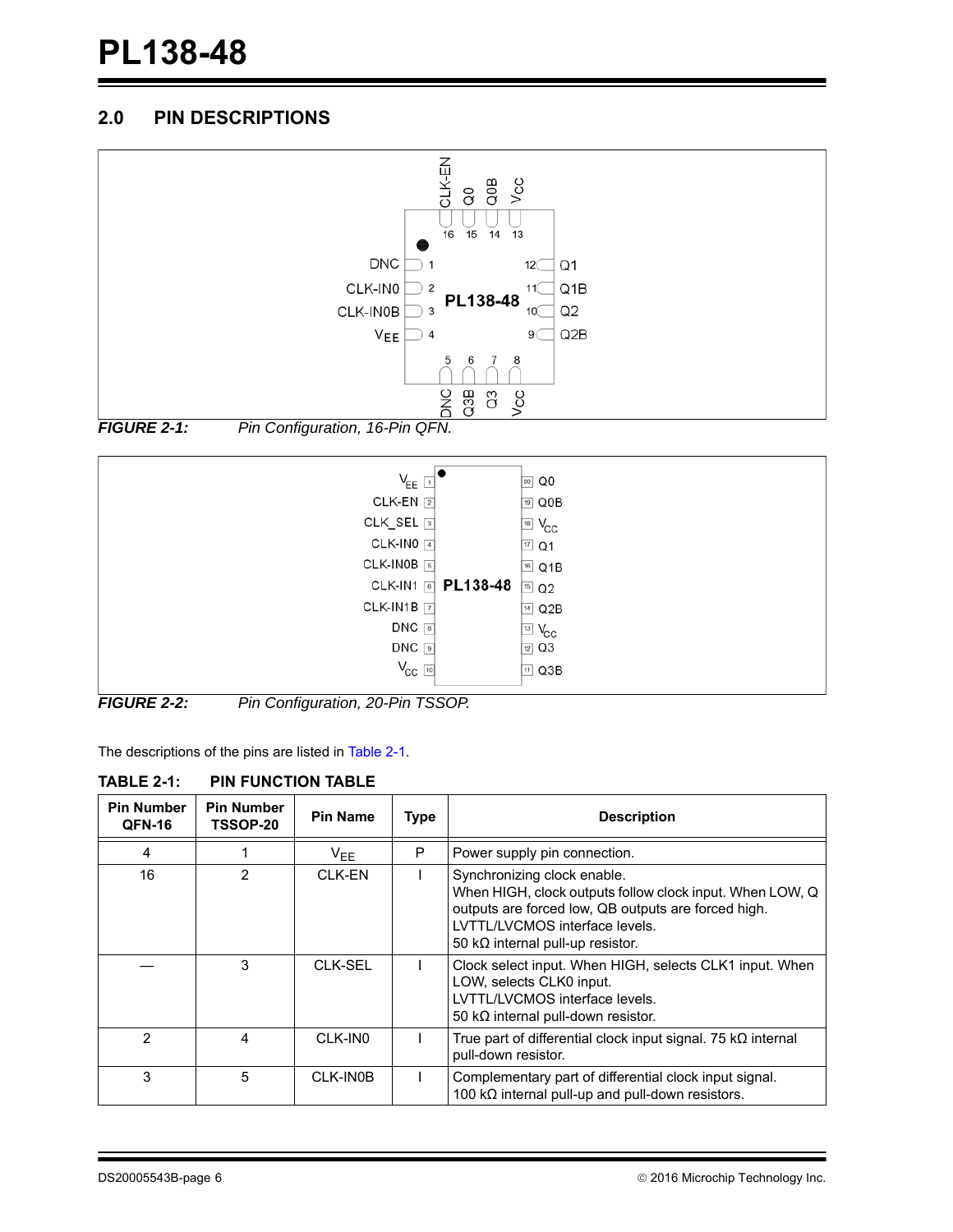| <b>Pin Number</b><br><b>QFN-16</b> | <b>Pin Number</b><br><b>TSSOP-20</b> | <b>Pin Name</b> | Type | <b>Description</b>                                                                                                |
|------------------------------------|--------------------------------------|-----------------|------|-------------------------------------------------------------------------------------------------------------------|
|                                    |                                      |                 |      |                                                                                                                   |
|                                    | 6                                    | CLK-IN1         |      | True part of differential clock input signal. 75 $k\Omega$ internal<br>pull-down resistor.                        |
|                                    |                                      | CLK-IN1B        |      | Complementary part of differential clock input signal.<br>100 $k\Omega$ internal pull-up and pull-down resistors. |
| 1, 5                               | 8.9                                  | DNC             |      | Do Not Connect.                                                                                                   |
| 8, 13                              | 10, 13, 18                           | $V_{\rm CC}$    | P    | Power supply pin connection.                                                                                      |
| 6, 9, 11, 14                       | 11, 14, 16, 19                       | $QB0 \sim QB3$  | O    | LVPECL Complementary output.                                                                                      |
| 7, 10, 12, 15                      | 12, 15, 17, 20                       | $Q_0 \sim Q_3$  | Ω    | LVPECL True output.                                                                                               |

**TABLE 2-1: PIN FUNCTION TABLE (CONTINUED)**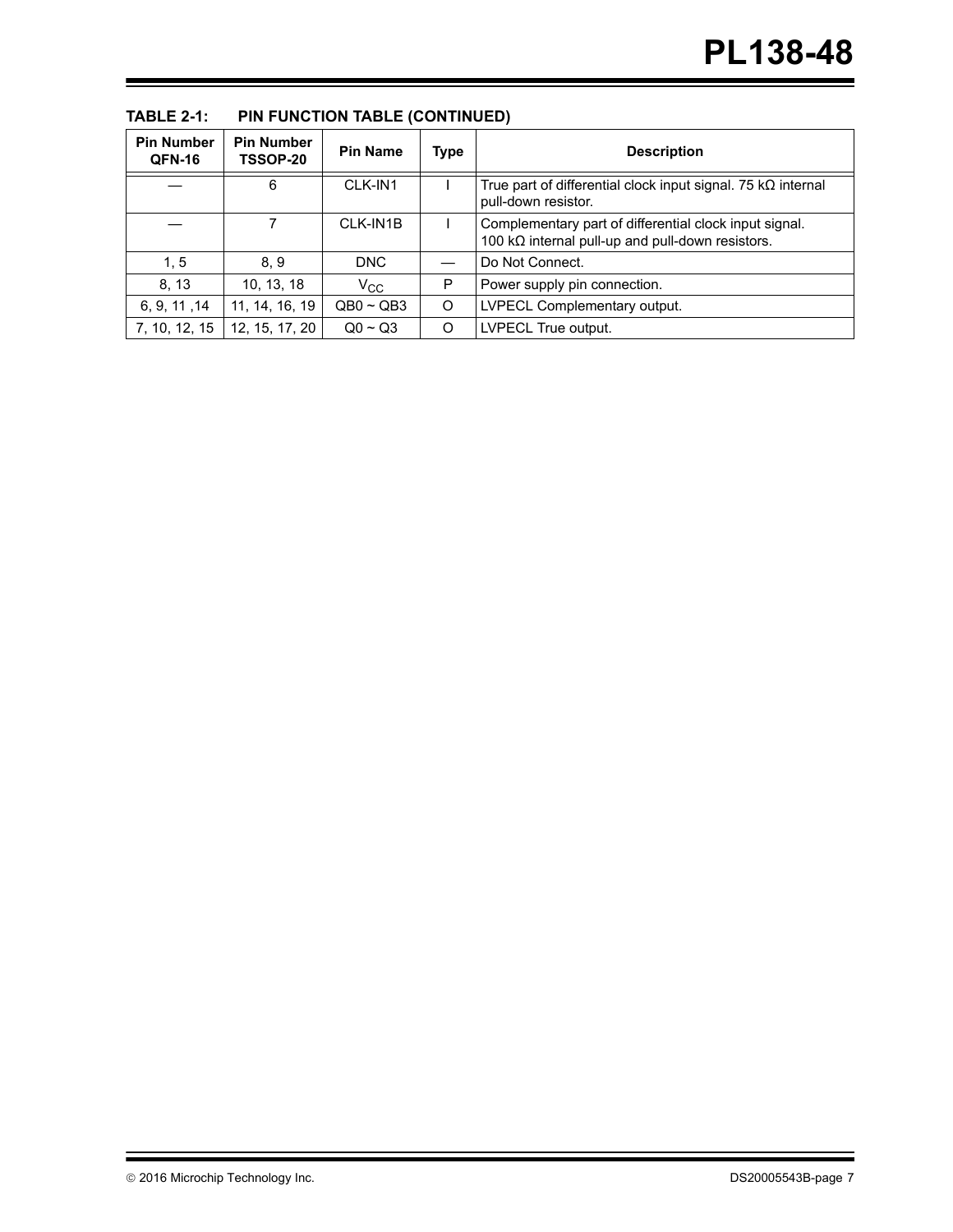## <span id="page-7-0"></span>**3.0 NOISE CHARACTERISTICS**

When a buffer is used to pass a signal, the buffer adds a little bit of its own noise. The phase noise on the output of the buffer will be a little bit more than the phase noise of the input signal. To quantify the noise addition in the buffer we compare the Phase Jitter numbers from the input and the output. The difference is called "Additive Phase Jitter". The formula for the Additive Phase Jitter is as follows:

#### **EQUATION 3-1:**

| AdditivePhaseJitter = $\sqrt{OutputPhaseJitter}^2$ – InputPhaseJitter <sup>2</sup> |  |  |
|------------------------------------------------------------------------------------|--|--|

| <b>Parameters</b>     | Symbol    | Min. | Typ. | Max. | <b>Units</b> | <b>Conditions</b>                                                          |  |  |
|-----------------------|-----------|------|------|------|--------------|----------------------------------------------------------------------------|--|--|
| Additive Phase Jitter | $t_{APJ}$ |      | 20   | 40   |              | $V_{DD}$ = 3.3V, Frequency = 622.08 MHz<br>Offset = $12$ kHz $\sim$ 20 MHz |  |  |
|                       |           |      | 50   | 100  |              | $V_{DD}$ = 3.3V, Frequency = 156.25 MHz<br>Offset = $12$ kHz $\sim$ 20 MHz |  |  |
|                       |           |      | 50   | 100  | fs           | $V_{DD}$ = 3.3V, Frequency = 50 MHz<br>Offset = $1$ kHz $\sim$ 1 MHz       |  |  |
|                       |           |      | 50   | 100  |              | $V_{DD}$ = 3.3V, Frequency = 25 MHz<br>Offset = $1$ kHz $\sim$ 1 MHz       |  |  |

**TABLE 3-1: PL138-48 NOISE CHARACTERISTICS**



*FIGURE 3-1: PL138-48 Additive Phase Jitter Plot, 622 MHz.*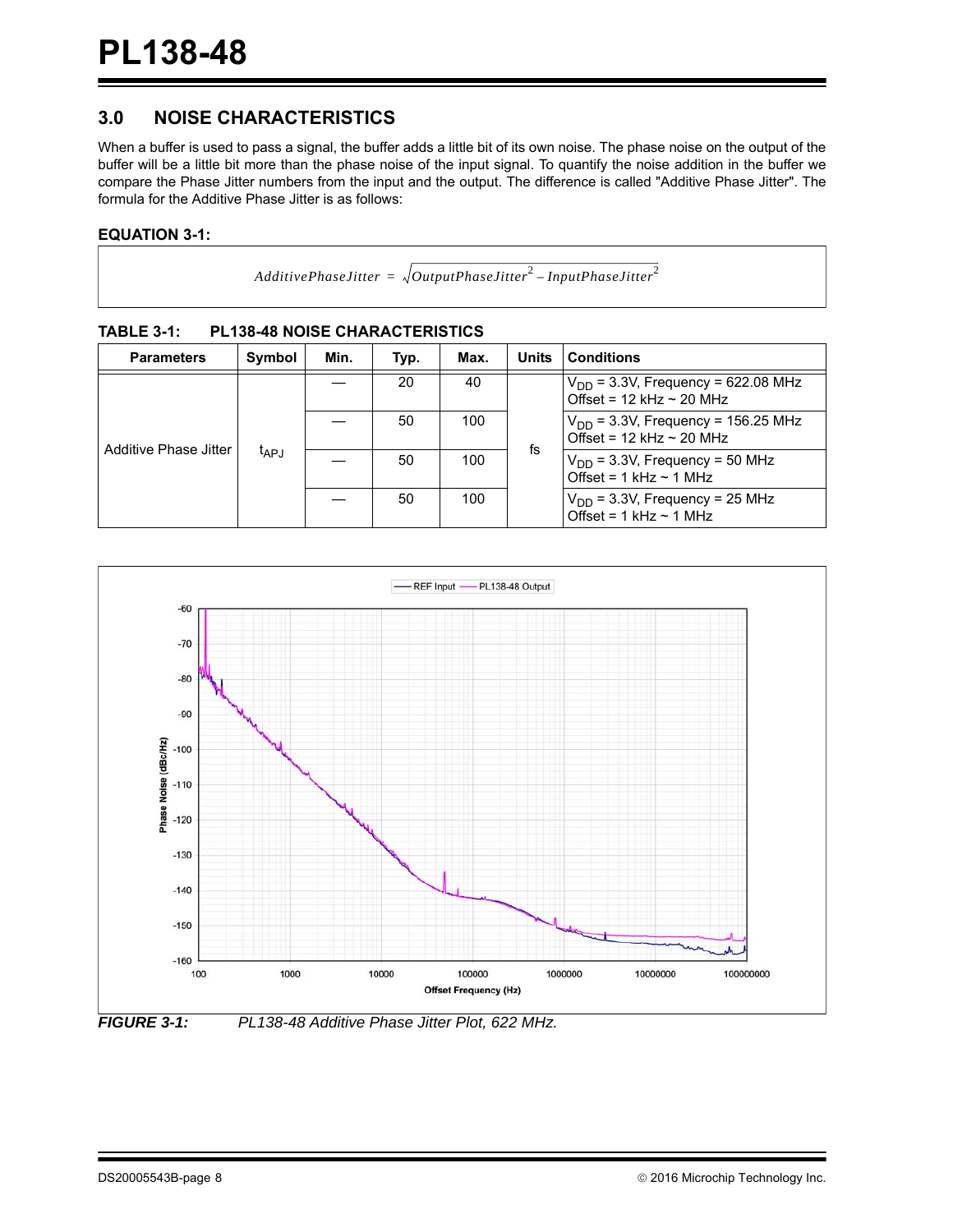## **4.0 PARAMETER MEASUREMENT INFORMATION**



*FIGURE 4-1: Output Waveform Test Circuit.*









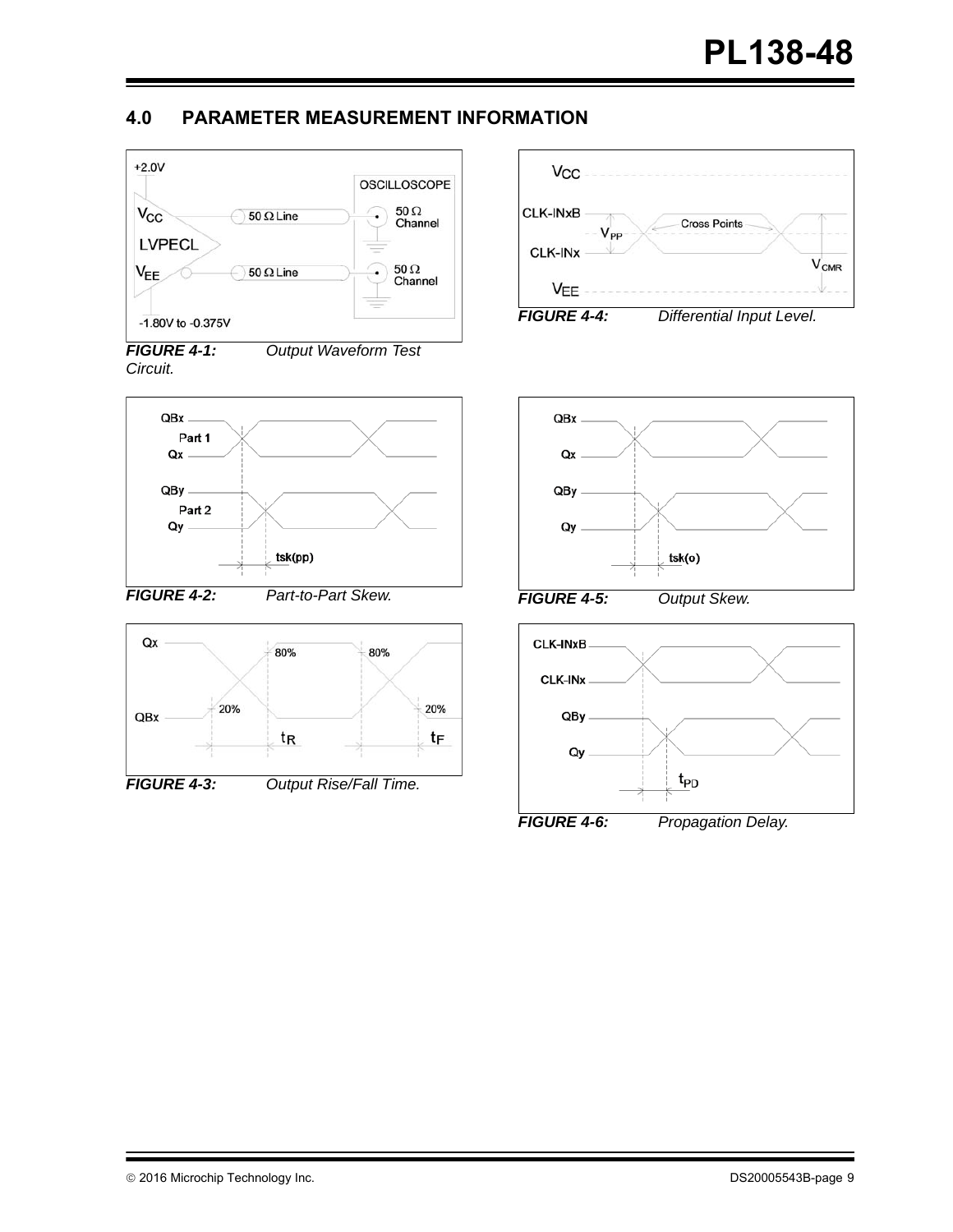## **5.0 APPLICATION INFORMATION**

## **5.1 Input Logic Configurations**

The following circuits show different configurations for different input logic type signals. For good signal integrity at the PL138 input, the signals need to be properly terminated according to the logic type requirements. The signals need to be presented at the PL138 input according to  $V_{CMR}$ ,  $V_{PR}$  and other input requirements.



*FIGURE 5-1: CLK-IN Input Driven by a 3.3V LVPECL Driver.*



*FIGURE 5-2: 3.3V LVPECL Driver, Alternative Termination.*



*FIGURE 5-3: CLK-IN Input Driven by a CML Driver.*



+2.5V or +3.3V +2.5V or +3.3V **PL138**  $\bigcirc$  50  $\Omega$  Line **LVDS**  $100<sup>3</sup>$ **CLK-INX**  $\bigcirc$  50  $\Omega$  Line *FIGURE 5-5: CLK-IN Input Driven by an* 

<span id="page-9-0"></span>*LVDS Driver.*





*AC-Coupling.*

This circuit is for compatibility only. AC-coupling is not really required for LVDS. The V<sub>CMR</sub> range of the PL138 reaches low enough that LVDS signals can be connected directly to the PL138 input like in the circuit in [Figure 5-5](#page-9-0).



*CMOS Driver.*

*SSTL Driver.*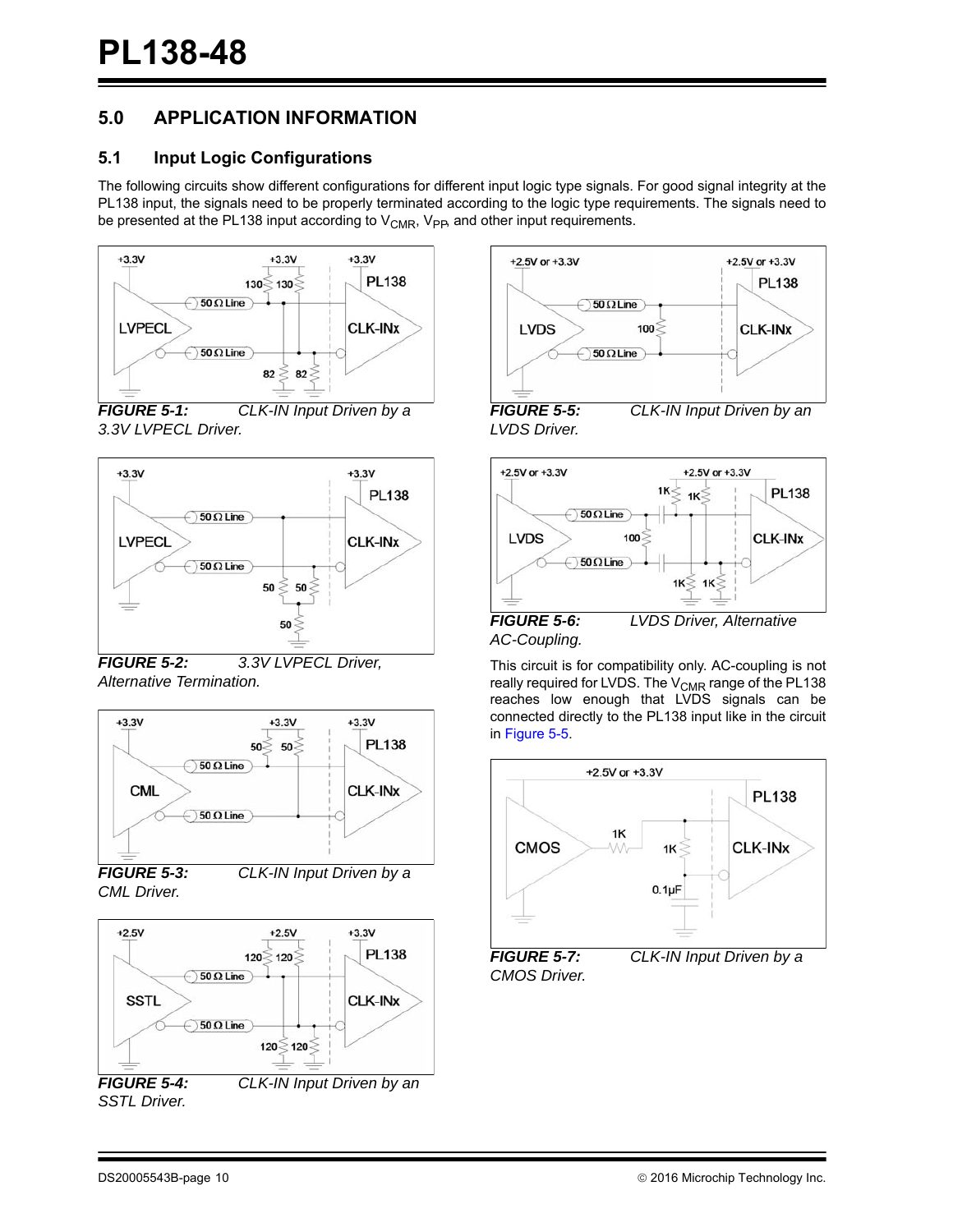

*FIGURE 5-8: CLK-IN Input Driven by a Single-Ended LVPECL.*



*FIGURE 5-9: CLK-IN Input Driven by an HCSL Driver.*

HCSL presents its signals very close to the ground rail, below the  $V_{CMR}$  range, so the HCSL signals cannot be connected to the PL138 input directly. AC-coupling is required for HCSL signals on the PL138 input.



*FIGURE 5-10: Input Logic Block Diagram.*

**TABLE 5-1: INPUT PIN CHARACTERISTICS**

| 11187.121112          |                                     |      |      |      |              |  |  |  |  |  |
|-----------------------|-------------------------------------|------|------|------|--------------|--|--|--|--|--|
| Input                 | <b>Parameter</b>                    | Min. | Typ. | Max. | <b>Units</b> |  |  |  |  |  |
| CLK-IN0,<br>CLK-IN1   | Pull-Down<br>Resistor               |      | 75   |      |              |  |  |  |  |  |
| CLK-IN0B.<br>CLK IN1B | Pull-Up &<br>Pull-Down<br>Resistors |      | 100  |      | kΩ           |  |  |  |  |  |
| <b>CLK-EN</b>         | Pull-Up<br>Resistor                 |      | 50   |      |              |  |  |  |  |  |
| <b>CLKSEL</b>         | Pull-Down<br>Resistor               |      | 50   |      |              |  |  |  |  |  |

#### **TABLE 5-2: INPUT CLOCK CONTROL SELECTION**

| <b>CLK SEL</b> | <b>Selected Source</b> |
|----------------|------------------------|
|                | CLK-IN0                |
|                | CI K-IN1               |

#### **TABLE 5-3: INPUT CLOCK FUNCTION**

| Inputs        |               | Outputs       |                 |                  |
|---------------|---------------|---------------|-----------------|------------------|
| <b>CLK-EN</b> | <b>CLKSEL</b> | <b>Source</b> | Q0:Q3           | QOB:Q3B          |
|               |               | CLK-IN0       | Disabled<br>Low | Disabled<br>High |
|               |               | CLK-IN1       | Disabled<br>Low | Disabled<br>High |
|               |               | CLK-IN0       | Enabled         | Enabled          |
|               |               | CLK-IN1       | Enabled         | Enabled          |

## **5.2 Termination for LVPECL Outputs**

The required termination for LVPECL is 50Ω to a  $V_{CC}$ -2V DC voltage level. Below are two schematics to implement this termination.



*FIGURE 5-11: LVPECL Termination Schematic #1.*

- $V_{CC}$  = 3.3V
	- Ideal values: R1 =  $127Ω$ , R2 =  $82.5Ω$
	- Commercial values (E24): R1 =  $130Ω$ ,  $R2 = 82\Omega$
- $V_{CC} = 2.5V$ 
	- Ideal values: R1 =  $250Ω$ , R2 =  $62.5Ω$
	- Commercial values (E24): R1 = 240Ω,  $R2 = 62Q$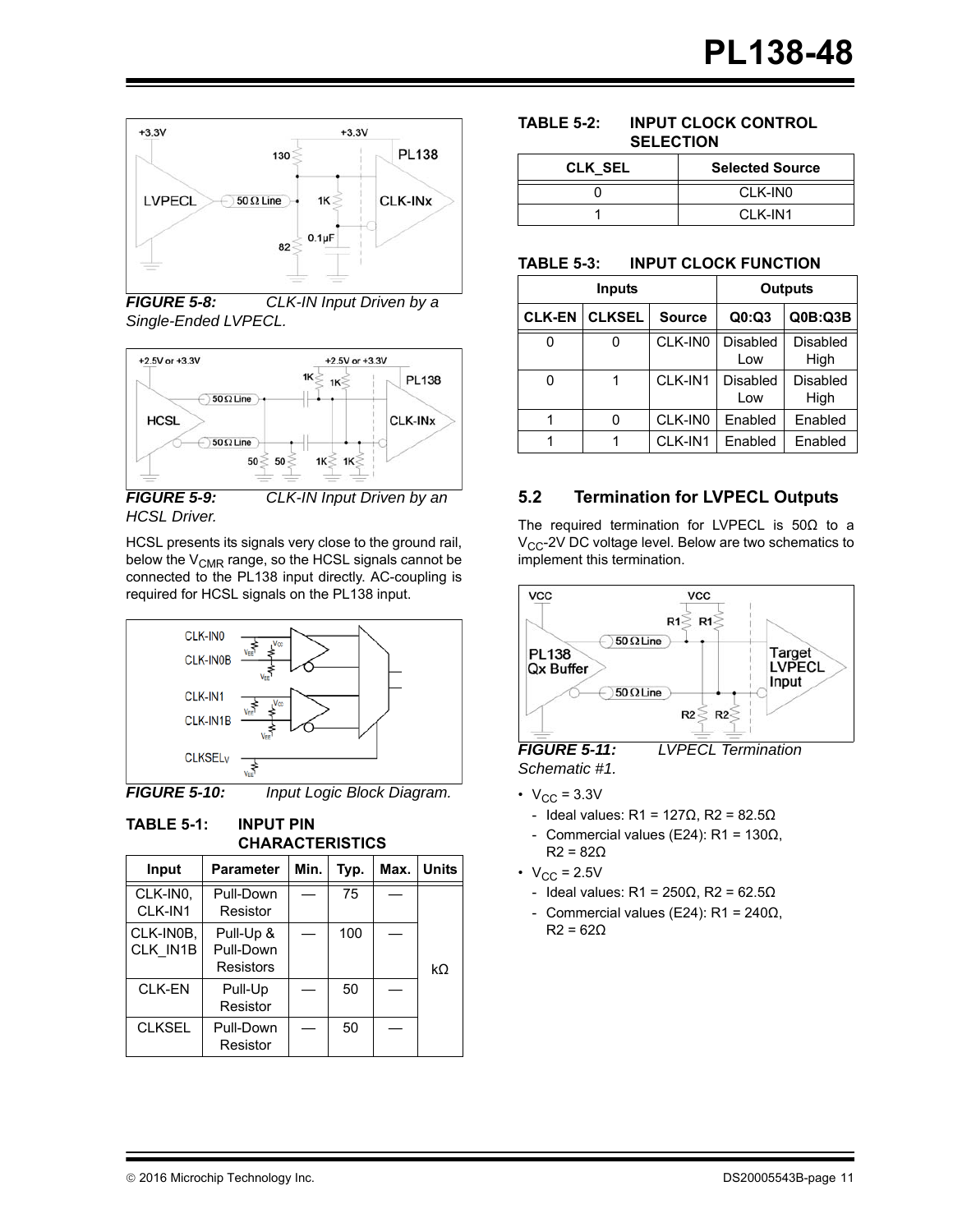

*FIGURE 5-12: LVPECL Termination Schematic #2.*

Schematic #2 is an alternative simplified termination.

- $V_{\text{CC}} = 3.3V$ 
	- Ideal value:  $RT = 48.7\Omega$
	- Commercial value: RT =  $50\Omega$  (E24:  $51\Omega$ )
- $V_{CC} = 2.5V$ 
	- Ideal value:  $RT = 18.7\Omega$
	- Commercial value: RT =  $18Ω$

#### **5.3 Power Considerations**

Driving LVPECL outputs requires an amount of power that can warm up the chip significantly.

The general requirement for the chip is that the junction temperature should not exceed +110°C.

The power consumption can be divided into two parts:

- 1. Core power dissipation
- 2. Output buffer power dissipation

#### 5.3.1 CORE POWER DISSIPATION

The chip core power is equal to  $V_{CC} \times I_{FE}$ . With a worst case  $V_{CC}$  and  $I_{EE}$ , the power dissipation in the core is  $3.63V \times 45$  mA = 163 mW.

#### 5.3.2 OUTPUT BUFFER POWER **DISSIPATION**

The output buffers are not exposed to the full  $V_{CC}$  –  $V_{EE}$  voltage. On the differential output, one line is at logic 1 with a small voltage across the buffer and a large output current. The other line is at logic 0 with a larger voltage across the buffer and a smaller output current. The power dissipation per output buffer is 32 mW. Only buffers that are loaded will have power dissipation. With all 4 buffers loaded the worst case output buffer power dissipation will be 128 mW.

Total chip power dissipation, worst case, is 163 mW + 128 mW = 291 mW.

#### 5.3.3 JUNCTION TEMPERATURE

How much the chip is warmed up from the power dissipation depends upon the thermal resistance from the chip to the environment, also known as "junction to ambient". The thermal resistance depends upon the type of package, how the package is assembled to the PCB and if there is additional air flow for improved cooling.

| TABLE 5-4: | <b>20-PIN TSSOP THERMAL</b> |
|------------|-----------------------------|
|            | <b>RESISTANCE</b>           |

| <b>Air Flow Velocity in</b><br><b>Linear Feet/Minute</b> | $\theta_{JA}$ Value for JEDEC<br><b>Standard Multi-Layer PCB</b> |
|----------------------------------------------------------|------------------------------------------------------------------|
|                                                          | 73°C/W                                                           |
| 200                                                      | $67^{\circ}$ C/W                                                 |
| 500                                                      | $64^{\circ}$ C/W                                                 |

The temperature of the chip (junction) will be higher than the environment (ambient) with an amount equal to  $\theta_{JA}$  × Power. For an ambient temperature of +85°C, all outputs loaded and no air flow, the junction temperature T<sub>J</sub> =  $85^{\circ}$ C + 73 × 0.291 = 106 $^{\circ}$ C.

#### **TABLE 5-5: 16-PIN QFN THERMAL RESISTANCE**

| <b>Air Flow Velocity in</b><br><b>Linear Feet/Minute</b> | $\theta_{JA}$ Value for JEDEC<br><b>Standard Multi-Layer PCB</b> |
|----------------------------------------------------------|------------------------------------------------------------------|
|                                                          | $60^{\circ}$ C/W                                                 |
| 200                                                      | $53^{\circ}$ C/W                                                 |
| 500                                                      | $46^{\circ}$ C/W                                                 |

The temperature of the chip (junction) will be higher than the environment (ambient) with an amount equal to  $\theta_{JA}$  × Power. For an ambient temperature of +85°C, all outputs loaded and no air flow, the junction temperature T<sub>J</sub> =  $85^{\circ}$ C + 60 × 0.291 = 102 $^{\circ}$ C.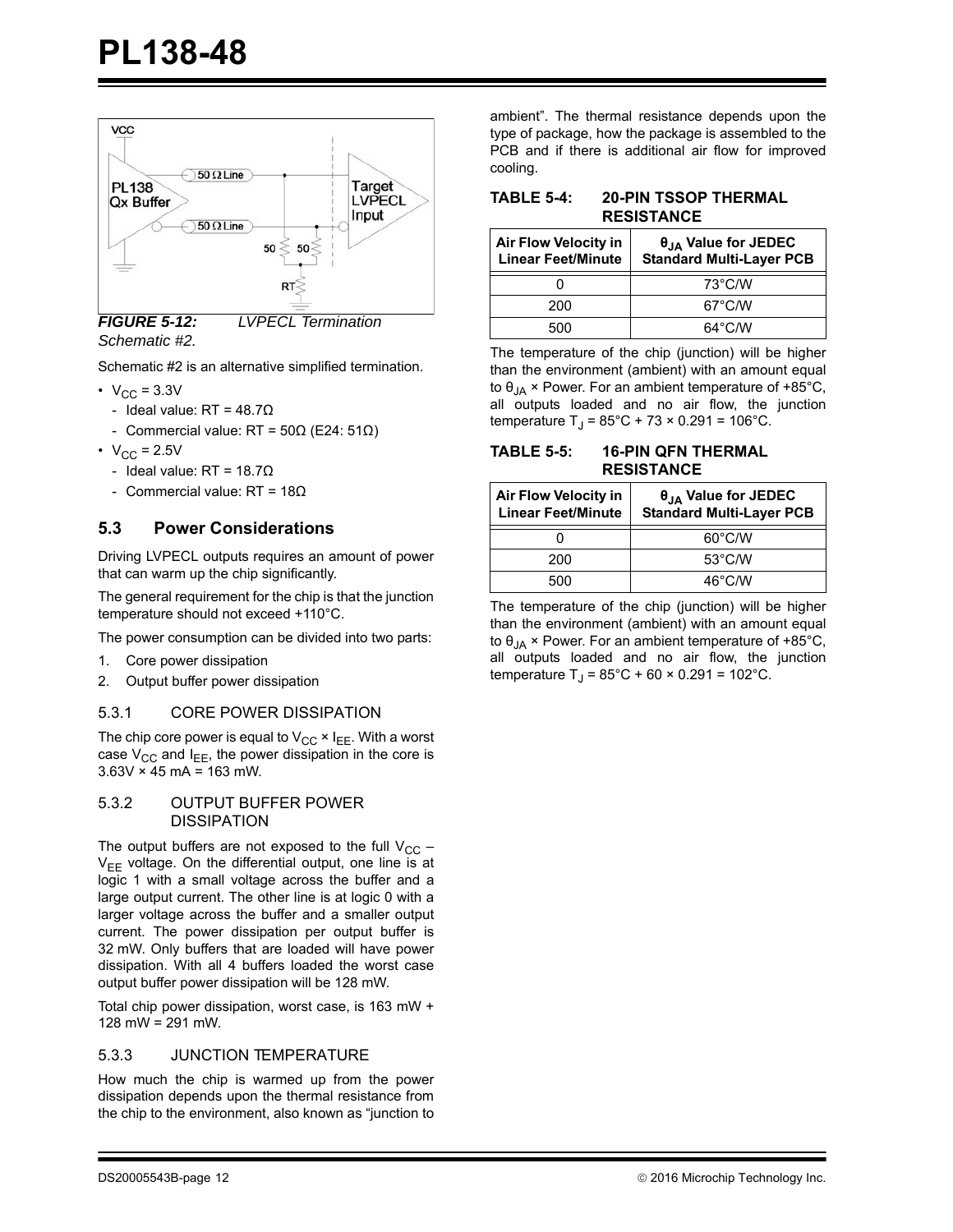## **6.0 PACKAGE MARKING INFORMATION**

#### **16-Lead QFN 3.0 mm x 3.5 mm Package Outline and Recommended Land Pattern**

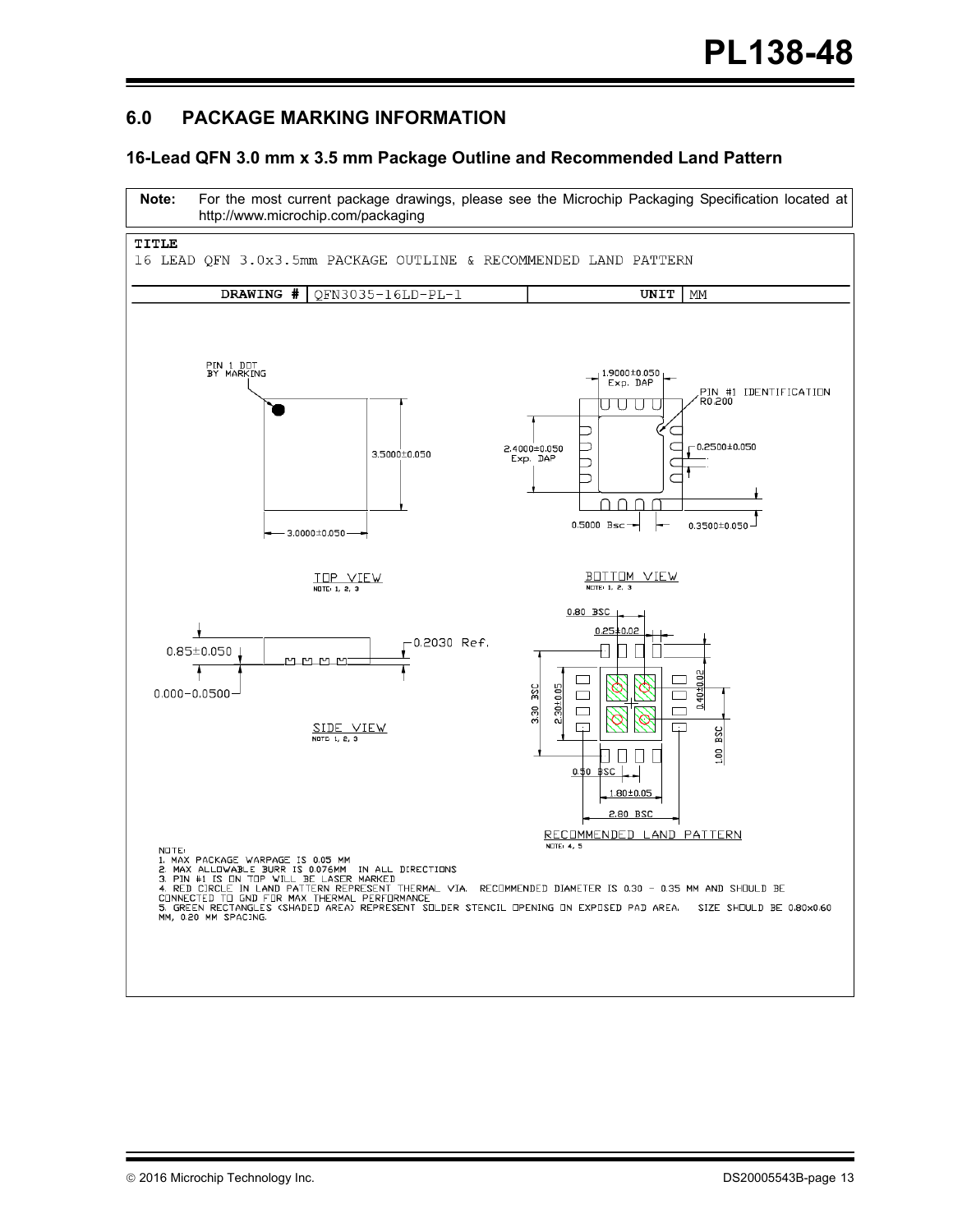#### **20-Lead TSSOP Package Outline and Recommended Land Pattern**

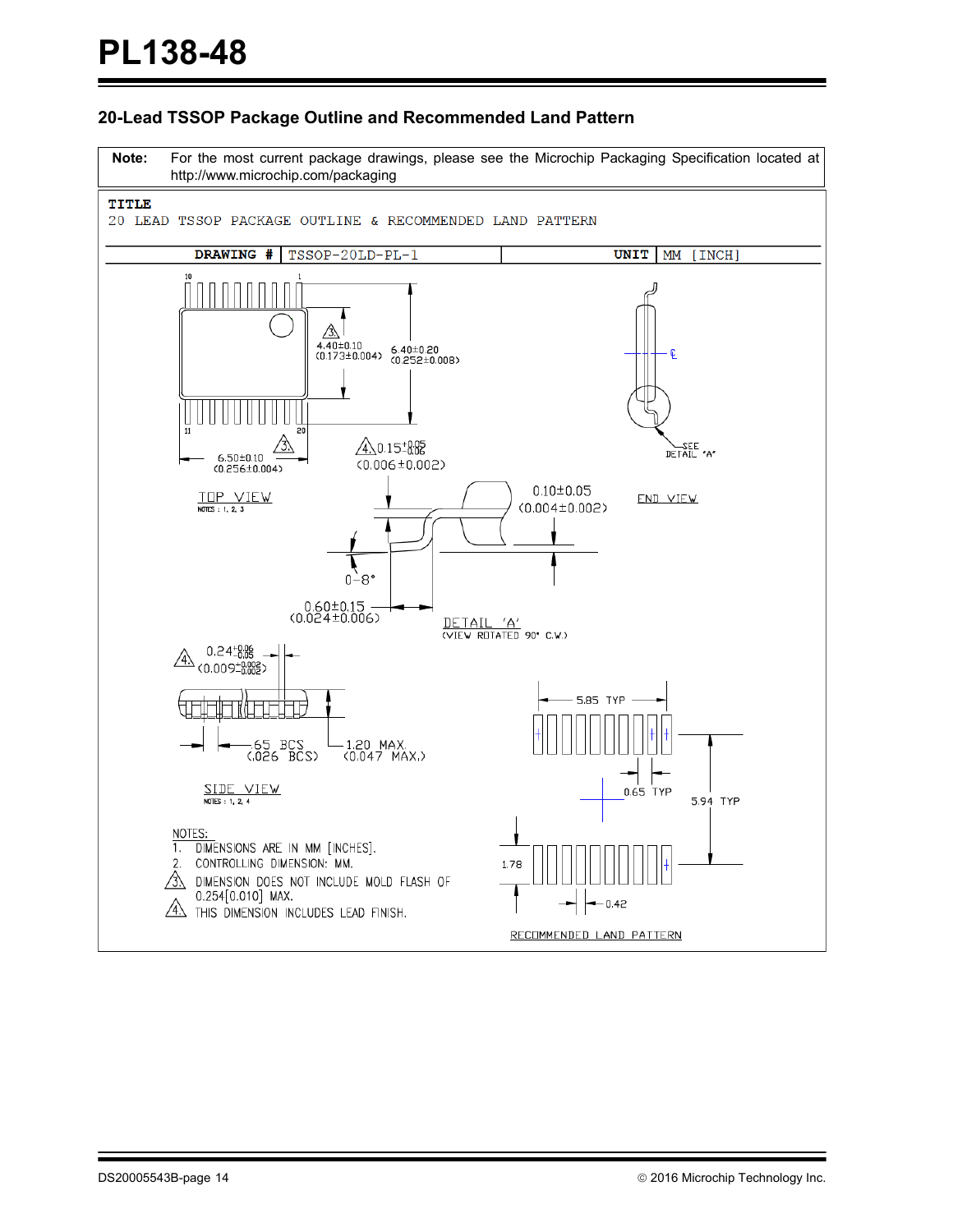## **APPENDIX A: REVISION HISTORY**

## **Revision A (May 2016)**

- Converted Micrel data sheet PL138-48 to Microchip DS20005543A.
- Minor text changes throughout.

### **Revision B (June 2016)**

• Updated output frequency tolerances to 800 MHz.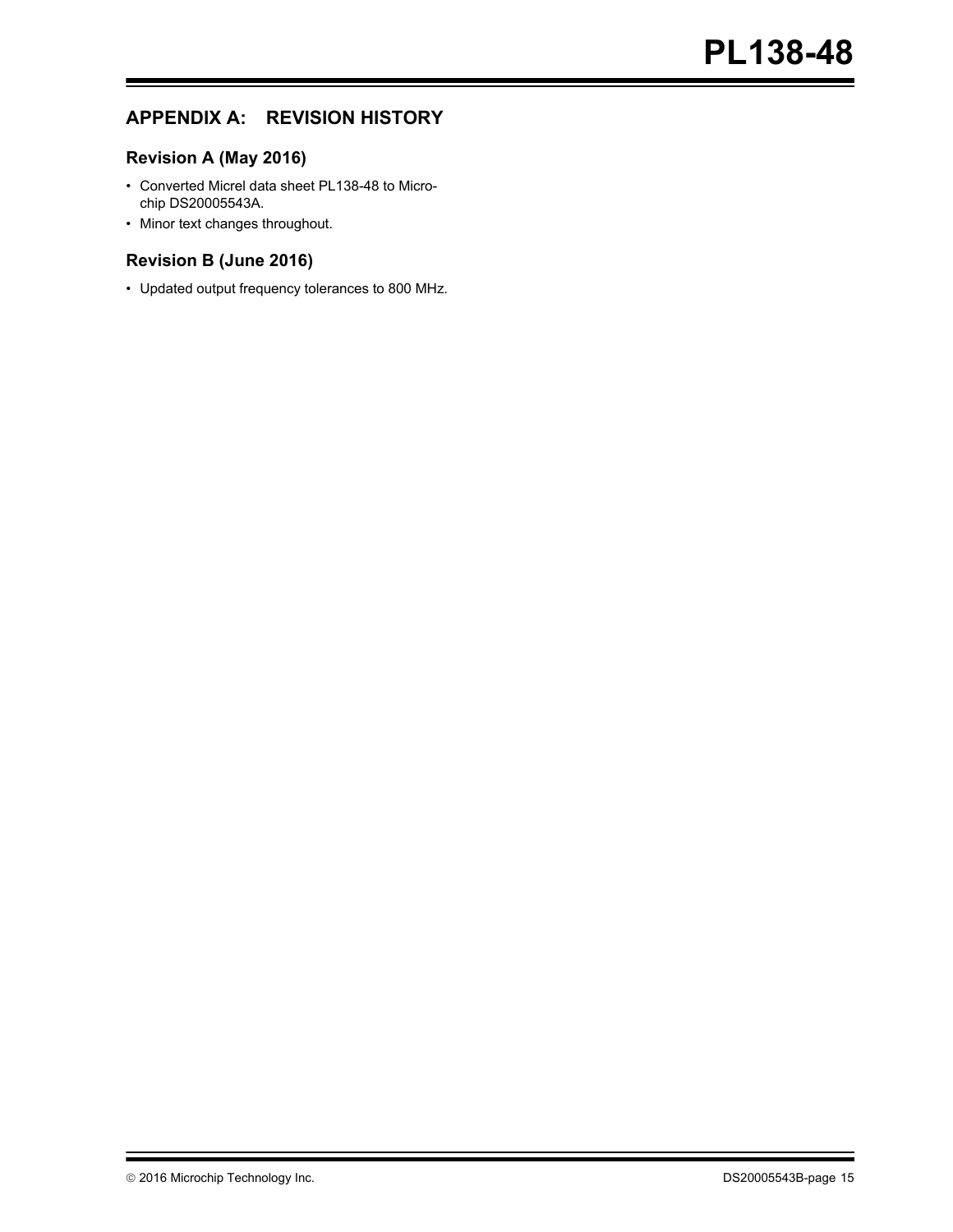**NOTES:**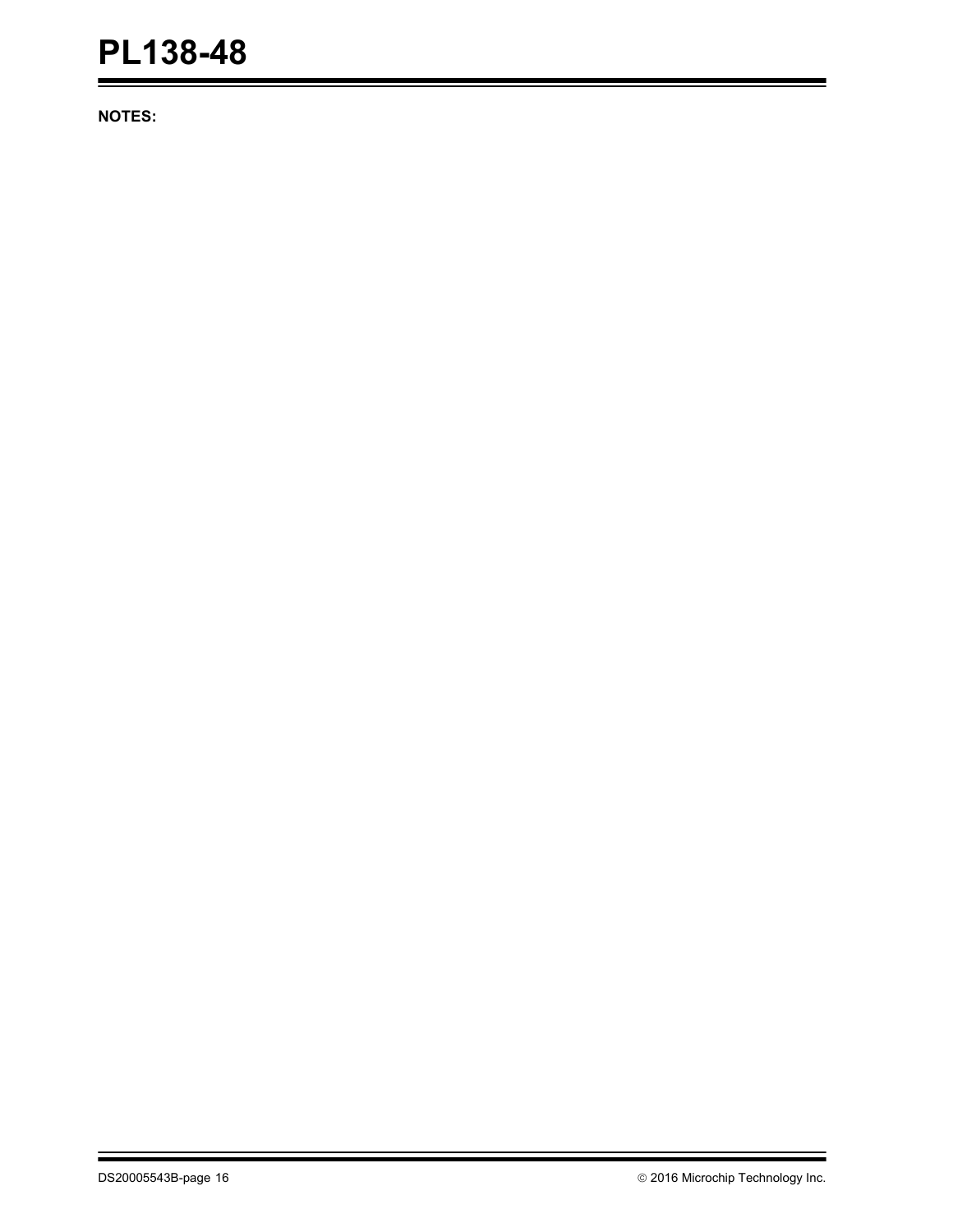## **PRODUCT IDENTIFICATION SYSTEM**

To order or obtain information, e.g., on pricing or delivery, contact your local Microchip representative or sales office.

|                                  |                                                                                                       | Examples:                                                                                                                                                  |
|----------------------------------|-------------------------------------------------------------------------------------------------------|------------------------------------------------------------------------------------------------------------------------------------------------------------|
| <b>PART NO.</b><br><b>Device</b> | -Х<br>Package<br>Temperature<br><b>Packing Option</b><br>Range                                        | PL138-48OC-R:<br>a)<br>2.5V - 3.3V, Low-Skew, 1:4<br>Differential PECL Fanout Buf-<br>fer, 20-Pin TSSOP, Commer-<br>cial Temperature Range,<br>Tape & Reel |
| Device:                          | PL138-48:<br>2.5V - 3.3V, Low-Skew, 1:4 Differential PECL<br><b>Fanout Buffer</b>                     | b)<br>PL138-48QI:<br>2.5V - 3.3V, Low-Skew, 1:4<br>Differential PECL Fanout Buf-<br>fer, 16-Pin QFN, Industrial                                            |
| Package:                         | 20-Pin TSSOP<br>O<br>$=$<br>Q<br>16-Pin QFN<br>$\qquad \qquad =$                                      | Temperature Range, Tube<br>c)<br>PL138-480I-R:<br>2.5V - 3.3V, Low-Skew, 1:4<br>Differential PECL Fanout Buf-                                              |
| <b>Temperature</b><br>Range:     | C<br>0°C to +70°C (Commercial)<br>$\equiv$<br>$-40^{\circ}$ C to +85 $^{\circ}$ C (Industrial)<br>$=$ | fer, 20-Pin TSSOP, Industrial<br>Temperature Range, Tape &<br>Reel                                                                                         |
| <b>Packing Option:</b>           | Blank<br>Tube<br>$\equiv$<br>R<br>Tape & Reel<br>$=$                                                  | d)<br>PL138-48QC:<br>2.5V - 3.3V, Low-Skew, 1:4<br>Differential PECL Fanout Buf-<br>fer, 16-Pin QFN, Commercial<br>Temperature Range, Tube                 |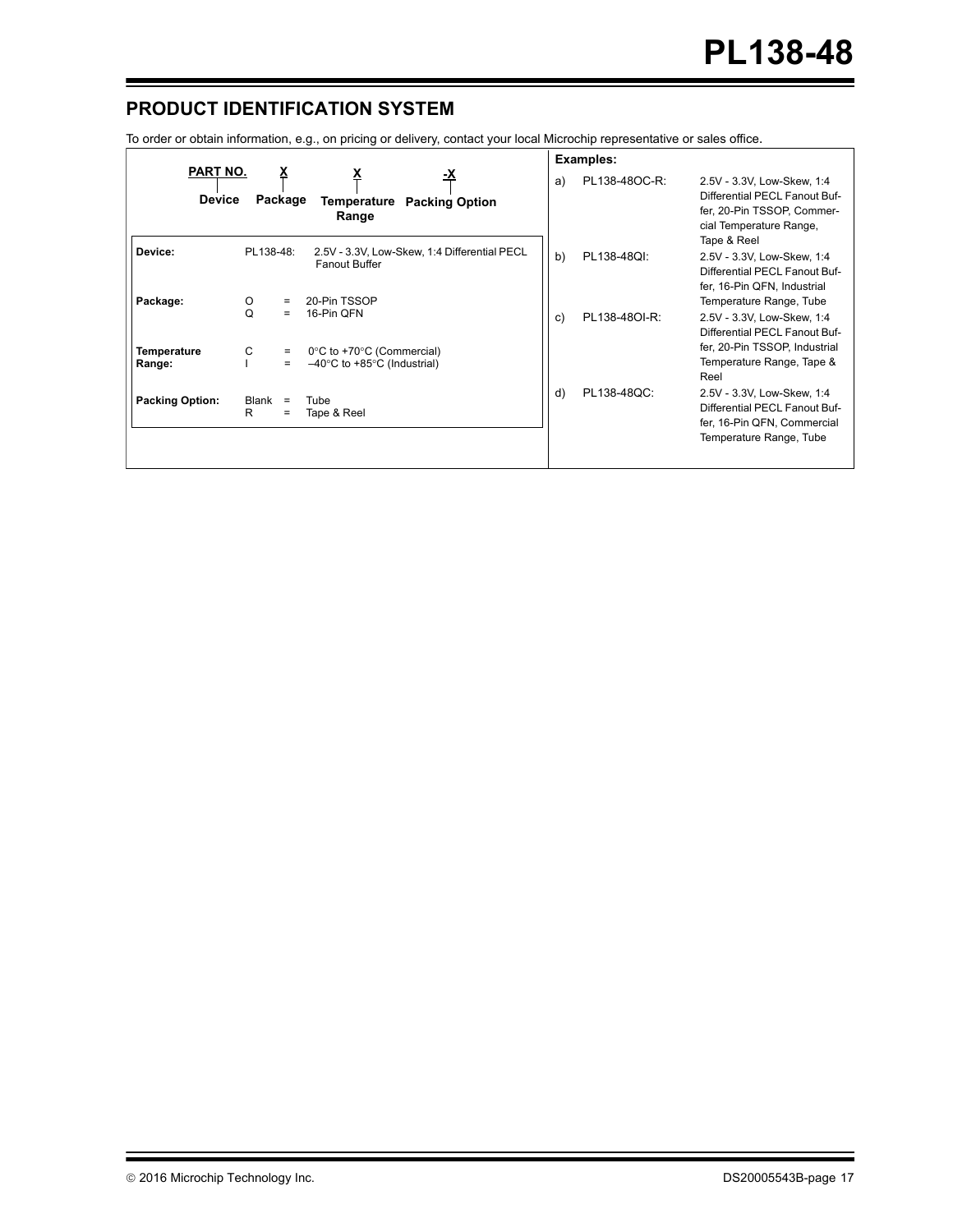**NOTES:**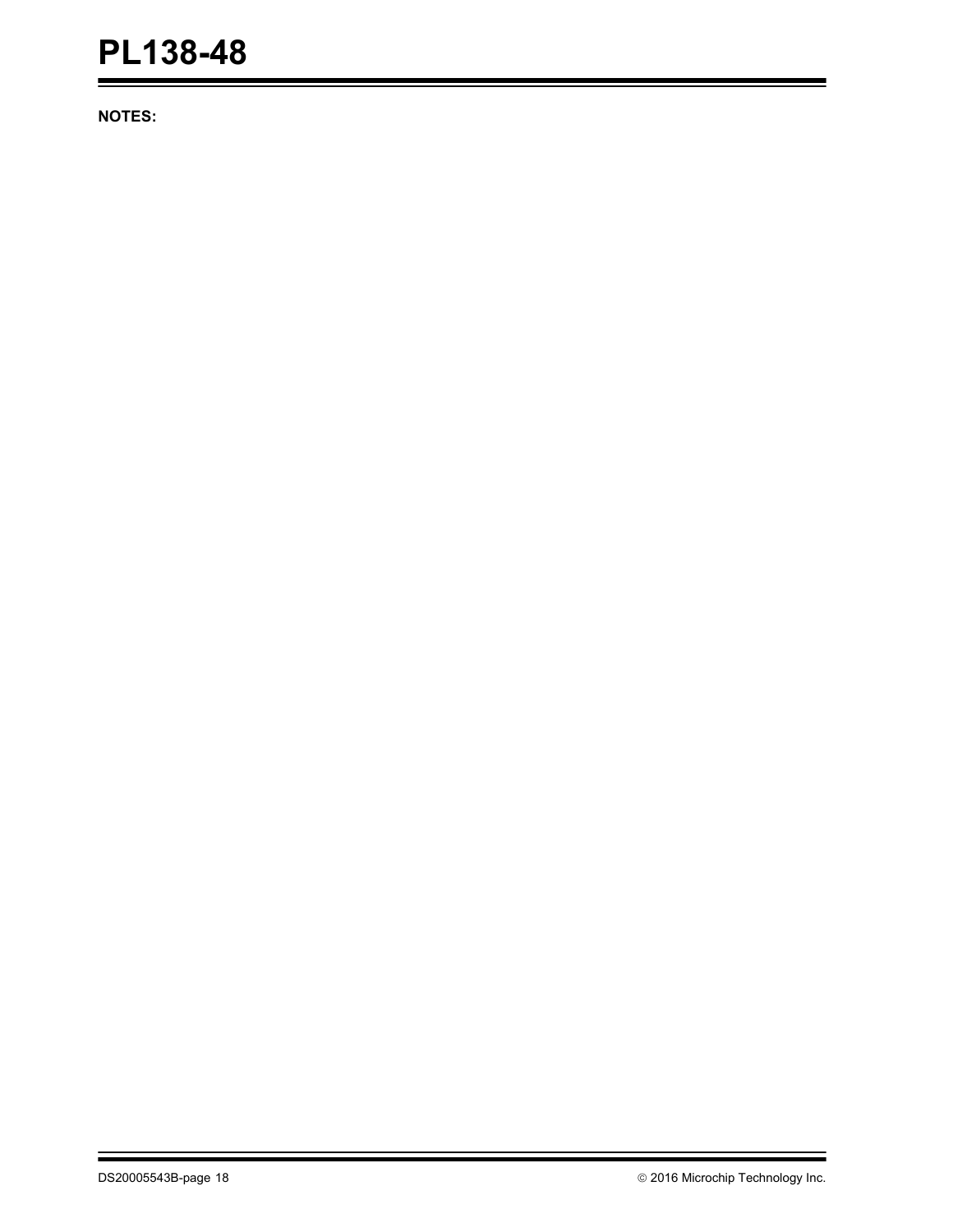#### **Note the following details of the code protection feature on Microchip devices:**

- Microchip products meet the specification contained in their particular Microchip Data Sheet.
- Microchip believes that its family of products is one of the most secure families of its kind on the market today, when used in the intended manner and under normal conditions.
- There are dishonest and possibly illegal methods used to breach the code protection feature. All of these methods, to our knowledge, require using the Microchip products in a manner outside the operating specifications contained in Microchip's Data Sheets. Most likely, the person doing so is engaged in theft of intellectual property.
- Microchip is willing to work with the customer who is concerned about the integrity of their code.
- Neither Microchip nor any other semiconductor manufacturer can guarantee the security of their code. Code protection does not mean that we are guaranteeing the product as "unbreakable."

Code protection is constantly evolving. We at Microchip are committed to continuously improving the code protection features of our products. Attempts to break Microchip's code protection feature may be a violation of the Digital Millennium Copyright Act. If such acts allow unauthorized access to your software or other copyrighted work, you may have a right to sue for relief under that Act.

Information contained in this publication regarding device applications and the like is provided only for your convenience and may be superseded by updates. It is your responsibility to ensure that your application meets with your specifications. MICROCHIP MAKES NO REPRESENTATIONS OR WARRANTIES OF ANY KIND WHETHER EXPRESS OR IMPLIED, WRITTEN OR ORAL, STATUTORY OR OTHERWISE, RELATED TO THE INFORMATION, INCLUDING BUT NOT LIMITED TO ITS CONDITION, QUALITY, PERFORMANCE, MERCHANTABILITY OR FITNESS FOR PURPOSE**.** Microchip disclaims all liability arising from this information and its use. Use of Microchip devices in life support and/or safety applications is entirely at the buyer's risk, and the buyer agrees to defend, indemnify and hold harmless Microchip from any and all damages, claims, suits, or expenses resulting from such use. No licenses are conveyed, implicitly or otherwise, under any Microchip intellectual property rights unless otherwise stated.

*Microchip received ISO/TS-16949:2009 certification for its worldwide headquarters, design and wafer fabrication facilities in Chandler and Tempe, Arizona; Gresham, Oregon and design centers in California and India. The Company's quality system processes and procedures are for its PIC® MCUs and dsPIC® DSCs, KEELOQ® code hopping devices, Serial EEPROMs, microperipherals, nonvolatile memory and analog products. In addition, Microchip's quality system for the design and manufacture of development systems is ISO 9001:2000 certified.*

# **QUALITY MANAGEMENT SYSTEM CERTIFIED BY DNV**  $=$  **ISO/TS** 16949 $=$

#### **Trademarks**

The Microchip name and logo, the Microchip logo, AnyRate, dsPIC, FlashFlex, flexPWR, Heldo, JukeBlox, KeeLoq, KeeLoq logo, Kleer, LANCheck, LINK MD, MediaLB, MOST, MOST logo, MPLAB, OptoLyzer, PIC, PICSTART, PIC32 logo, RightTouch, SpyNIC, SST, SST Logo, SuperFlash and UNI/O are registered trademarks of Microchip Technology Incorporated in the U.S.A. and other countries.

ClockWorks, The Embedded Control Solutions Company, ETHERSYNCH, Hyper Speed Control, HyperLight Load, IntelliMOS, mTouch, Precision Edge, and QUIET-WIRE are registered trademarks of Microchip Technology Incorporated in the U.S.A.

Analog-for-the-Digital Age, Any Capacitor, AnyIn, AnyOut, BodyCom, chipKIT, chipKIT logo, CodeGuard, dsPICDEM, dsPICDEM.net, Dynamic Average Matching, DAM, ECAN, EtherGREEN, In-Circuit Serial Programming, ICSP, Inter-Chip Connectivity, JitterBlocker, KleerNet, KleerNet logo, MiWi, motorBench, MPASM, MPF, MPLAB Certified logo, MPLIB, MPLINK, MultiTRAK, NetDetach, Omniscient Code Generation, PICDEM, PICDEM.net, PICkit, PICtail, PureSilicon, RightTouch logo, REAL ICE, Ripple Blocker, Serial Quad I/O, SQI, SuperSwitcher, SuperSwitcher II, Total Endurance, TSHARC, USBCheck, VariSense, ViewSpan, WiperLock, Wireless DNA, and ZENA are trademarks of Microchip Technology Incorporated in the U.S.A. and other countries.

SQTP is a service mark of Microchip Technology Incorporated in the U.S.A.

Silicon Storage Technology is a registered trademark of Microchip Technology Inc. in other countries.

GestIC is a registered trademarks of Microchip Technology Germany II GmbH & Co. KG, a subsidiary of Microchip Technology Inc., in other countries.

All other trademarks mentioned herein are property of their respective companies.

© 2016, Microchip Technology Incorporated, Printed in the U.S.A., All Rights Reserved.

ISBN: 978-1-5224-0540-5